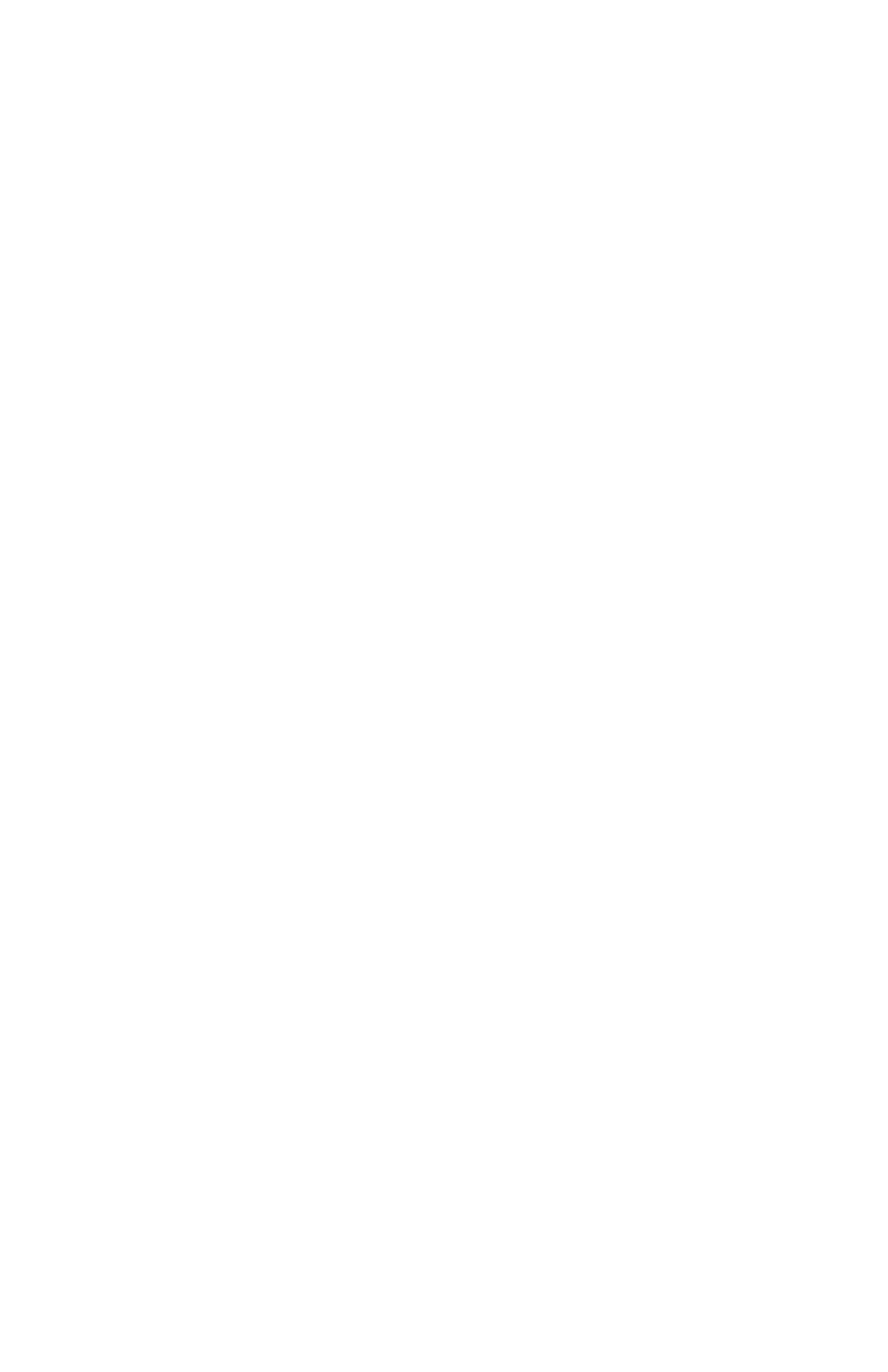*EPA Recommends:*



*Test your home for radon – it is easy and inexpensive.*



*Fix your home if your radon level is 4 picocuries per liter (pCi/L) or higher.*



*Radon levels less than 4 pCi/L still pose a risk and in many cases may be reduced.*



*\* Radon is estimated to cause about 21,000 lung cancer deaths per year, according to the Environmental Protection Agency's (EPA's) 2003 Assessment of Risks from Radon in Homes (EPA 402-R-03-003). The numbers of deaths from other causes are taken from the Centers for Disease Control and Prevention's 2005–2006 National Center for Injury Prevention and Control Report and 2006 National Safety Council Reports.*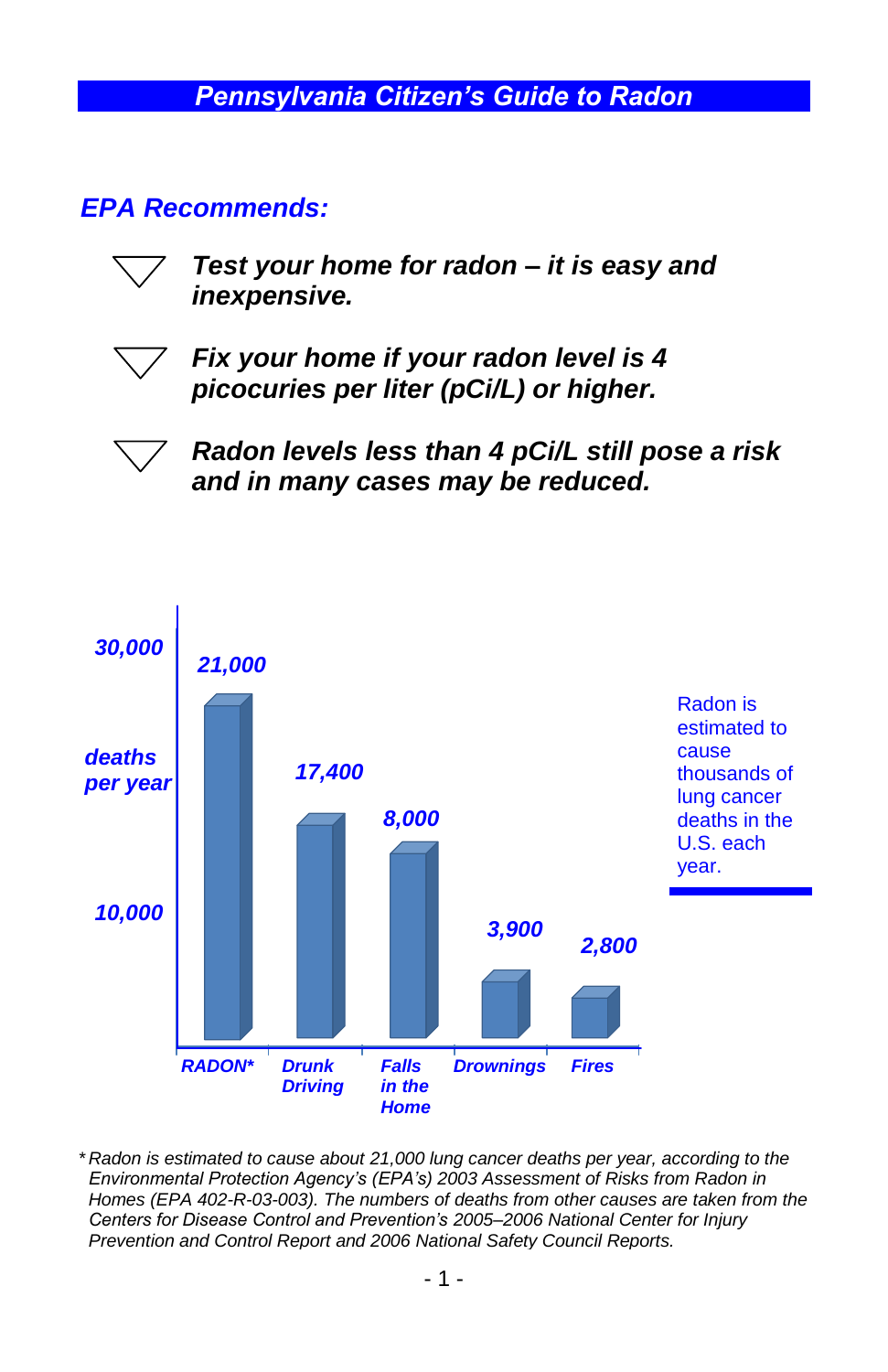#### *Radon is a cancer-causing, radioactive gas.*

You can't see radon. And you can't smell it or taste it. But it may be a problem in your home.

Radon is estimated to cause many thousands of deaths each year. That's because when you breathe air containing radon, you can get lung cancer. In fact, the U.S. Surgeon General has warned that radon is the second leading cause of lung cancer in the United States today. Only smoking causes more lung cancer deaths. **If you smoke and your home has high radon levels, your risk of lung cancer is especially high.**

#### *Radon can be found all over the U.S.*

Radon comes from the natural (radioactive) breakdown of uranium in soil, rock, and water and gets into the air you breathe. Radon can be found all over the U.S. It can get into any type of building – homes, offices, and schools — which results in a high indoor radon level, but you and your family are most likely to get your greatest exposure at home. That's where you spend most of your time.

#### *You should test for radon.*

Testing is the only way to know if you and your family are at risk from radon. EPA and the Surgeon General recommend testing all homes below the third floor for radon. EPA also recommends testing in schools.

Testing is inexpensive and easy — it should only take a few minutes of your time. Millions of Americans have already tested their homes for radon (see page 4).

#### *You can fix a radon problem.*

There are simple ways to fix radon problems that aren't too costly. Even very high levels can be reduced to acceptable levels.

#### *New homes can be built with radon-resistant features.*

Radon-resistant construction techniques can be effective in preventing radon entry. When installed properly and completely, these simple and inexpensive techniques can help reduce indoor radon levels in homes. These techniques comprise a passive radon system. In addition, installing them at the time of construction makes it easier and less expensive to reduce radon levels further if these passive techniques don't reduce radon levels to below 4 pCi/L. Every new home should be tested after occupancy, even if it was built radon-resistant. If radon levels are still in excess of 4 pCi/L, the passive system should be activated by having a certified mitigator install a vent fan. For more explanation of radon-resistant construction techniques, refer to EPA's *Building Radon Out: A Stepby-Step Guide on How to Build Radon-Resistant Homes.*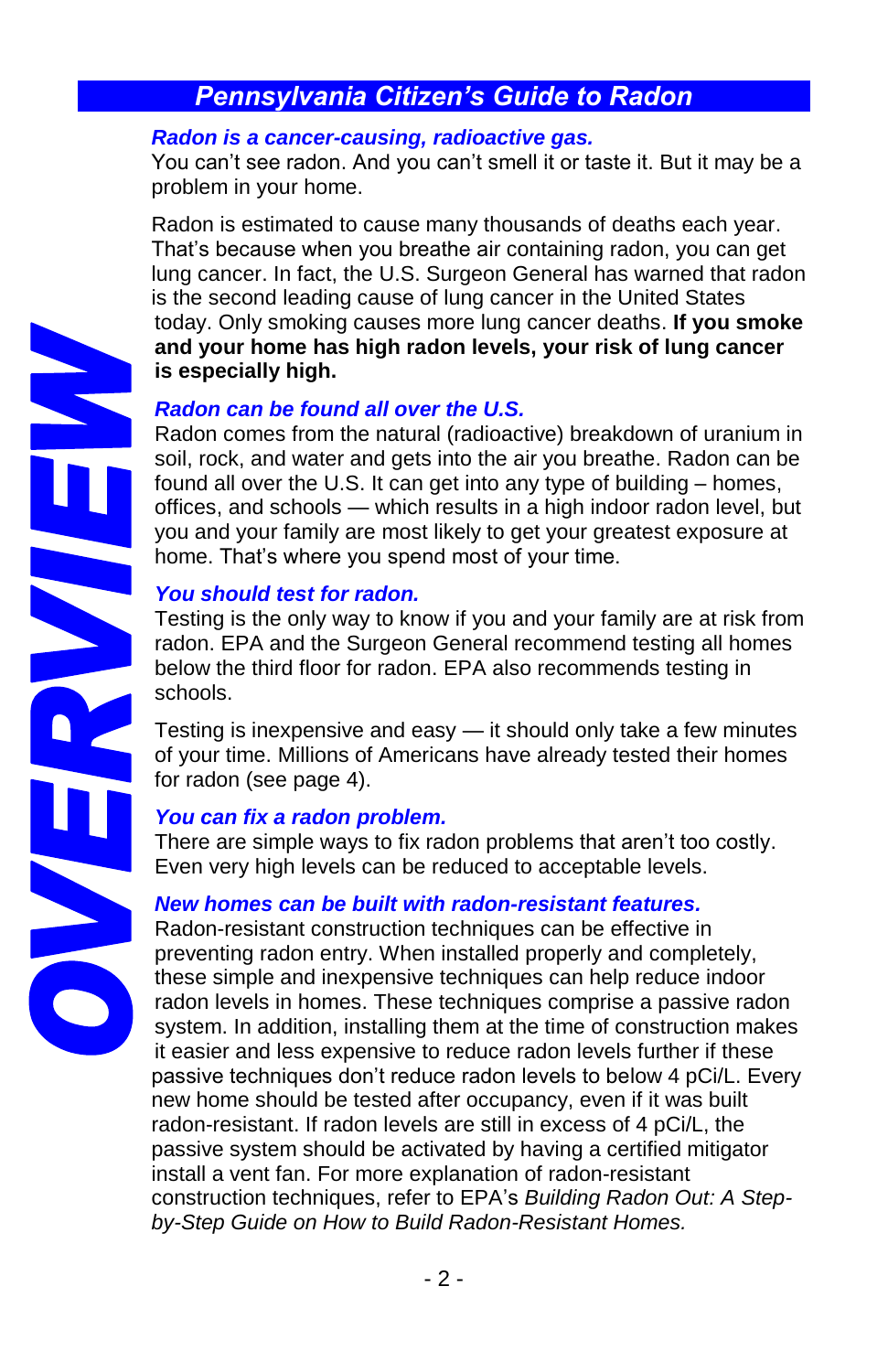## **HOW DOES RADON GET INTO YOUR HOME?**

Radon is a radioactive gas. It comes from the natural decay of uranium that is found in nearly all soils. It typically moves up through the ground to the air above and into your home through cracks and other holes in

the foundation. Your home traps radon inside, where it can build up. Any home may have a radon problem. This means new and old homes, well-sealed and drafty homes, and homes with or without basements.

*Any home may have a radon problem.*

Radon from soil gas is the main cause of radon

problems. Sometimes radon enters the home through well water (see page 9). In a small number of homes, the building materials can also give off radon. However, building materials rarely cause radon problems by themselves.



## **RADON ENTERS THROUGH:**

- **Cracks in solid floors**
- **Construction joints**
- **Cracks in walls**
- **Gaps in suspended floors**
- **Gaps around service pipes**
- **Cavities inside walls**
- **The water supply**

An estimated 40 percent of the homes in Pennsylvania are believed to have elevated radon levels. While radon problems may be more common in some areas, any home may have a problem. The only way to know the radon levels in your home is to test.

Radon can also be a problem in schools and workplaces. Contact DEP at 800-23RADON about radon problems in schools, daycare and childcare facilities, and workplaces in your area.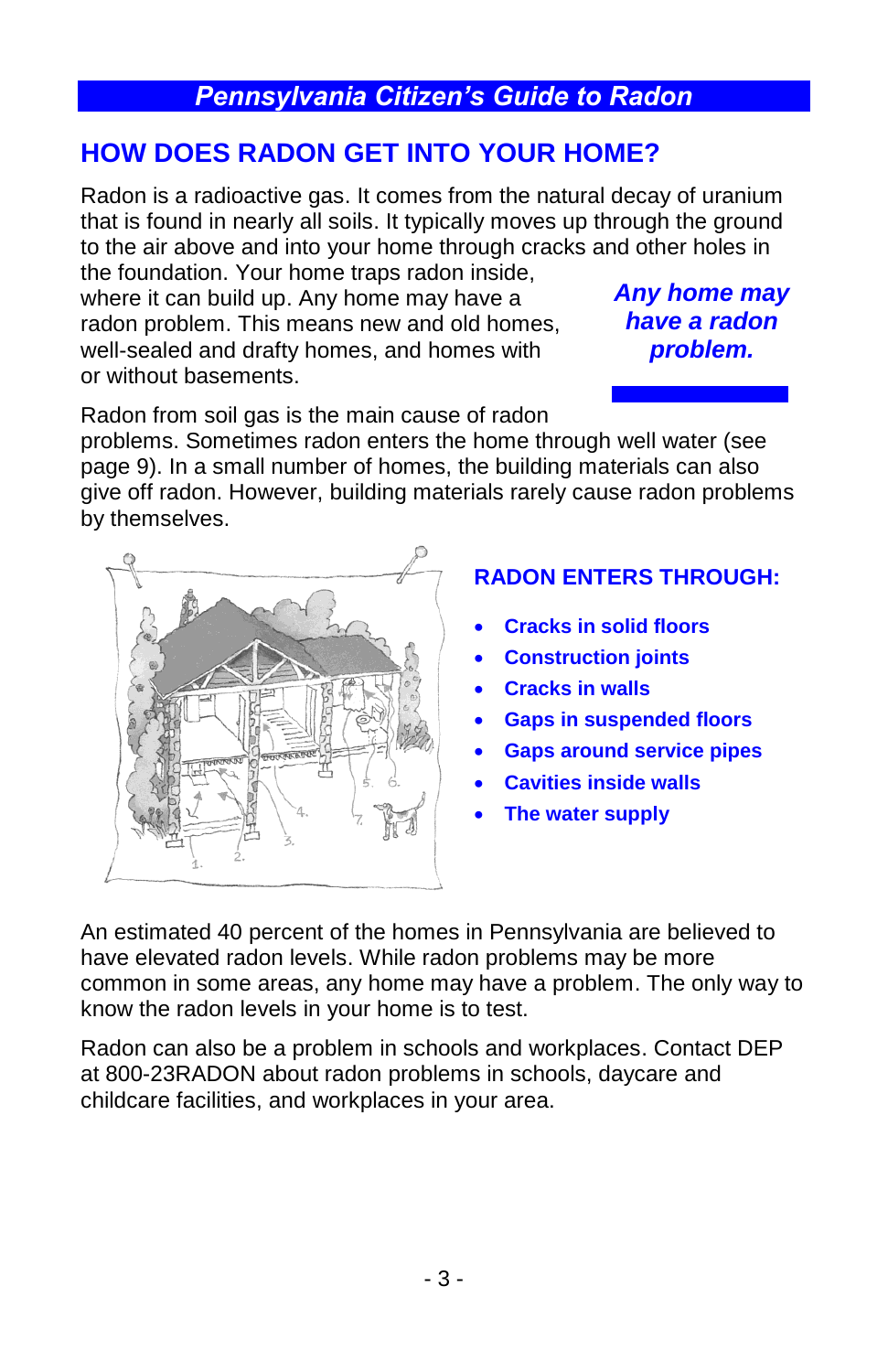## **HOW TO TEST YOUR HOME**

You can't see radon, but it's not hard to find out if you have a radon problem in your home. All you need to do is test for radon. Testing is easy and only takes a few minutes to do.

The amount of radon in the air is measured in "picocuries per liter of air," or "pCi/L." Sometimes test results are expressed in working levels rather than picocuries per liter (pCi/L) (see page 6).

### **Pennsylvania law requires that all third-party persons performing radon testing, mitigation, or laboratory analysis in Pennsylvania be certified.**

An exemption to this law allows the homeowner or occupant to test his or her own home without being certified. Test kits may be purchased from a Pennsylvania-certified laboratory or a local home center or hardware

| <b>Testing is</b><br>easy and<br>should        | store. The homeowner or occupant should verify that<br>analysis of the device is performed by a<br>Pennsylvania-certified laboratory. |
|------------------------------------------------|---------------------------------------------------------------------------------------------------------------------------------------|
| only take a<br>few<br>minutes of<br>vour time. | If you prefer, or if you are buying or selling a home, you<br>can hire a certified tester to do the testing for you.                  |
|                                                | To verify Pennsylvania certification, please contact DEP's<br>Radon Division at 800-237-2366 (800-23RADON) or visit                   |

## *There are Two General Ways to Test for Radon*

[www.dep.pa.gov.](http://www.dep.pa.gov/)

## *SHORT-TERM TESTING:*

The quickest way to test is with short-term tests. Short-term tests remain in your home for two days to 90 days, depending on the device. Charcoal canisters, alpha track, electret ion chamber, continuous monitors, and charcoal liquid scintillation detectors are most commonly used for shortterm testing. Because radon levels tend to vary from day to day and season to season, a short-term test is less likely than a long-term test to tell you your year-round average radon level. If you need results quickly, however, a short-term test followed by a second short-term test may be used to decide whether to fix your home (see also page 8 under Home Sales).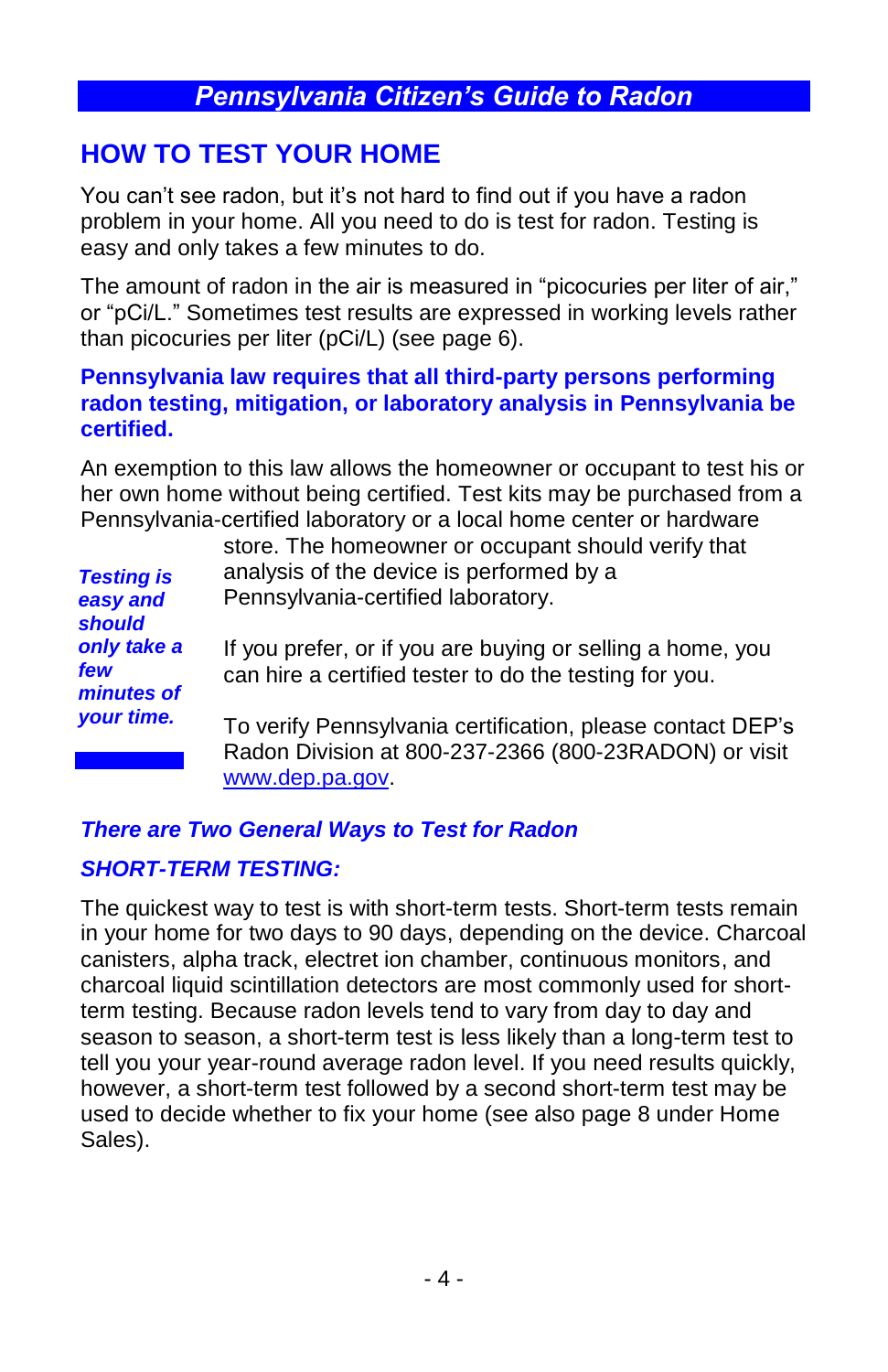## *LONG-TERM TESTING:*

Long-term tests remain in your home for more than 90 days. Alpha track and electret detectors are commonly used for this type of testing. A longterm test will give you a reading that is more likely to tell you your home's year-round average radon level than a short-term test.

## *How To Use a Test Kit:*

Follow the instructions that come with your test kit and ensure that the laboratory analyzing the test kit is Pennsylvania-certified by calling DEP at 800-23RADON or visit our website at [www.dep.pa.gov.](http://www.dep.pa.gov/)

If you are doing a short-term test, close your windows and outside doors and keep them closed as much as possible during the test. Heating and air conditioning system fans that re-circulate air may be operated. Do not operate fans or other machines which bring in outside air. Fans that are part of a radon-reduction system or small exhaust fans operating only for short periods of time may run during the test. If you are doing a shortterm test lasting just two or three days, be sure to close your windows and outside doors at least 12 hours **before** beginning the test, too. You should not conduct short-term tests lasting just two or three days during unusually severe storms or periods of unusually high winds.

The test kit should be placed in the lowest lived-in level of the home (for example, the basement if it is frequently used, otherwise the first floor). **Please be aware that should you sell your home, the buyer will probably base their mitigation decision on the radon levels found in the basement of the home.** It should be put in a room that is used regularly (like a living room, playroom, den, or bedroom) but **not** your kitchen or bathroom. Place the kit at least 20 inches above the floor in a location where it won't be disturbed – away from drafts, high heat, high humidity, and exterior walls. Leave the kit in place for as long as the package indicates. Once you've finished the test, reseal the package and send it to the Pennsylvania-certified lab specified on the package right away for analysis. You should receive your test results within a few weeks.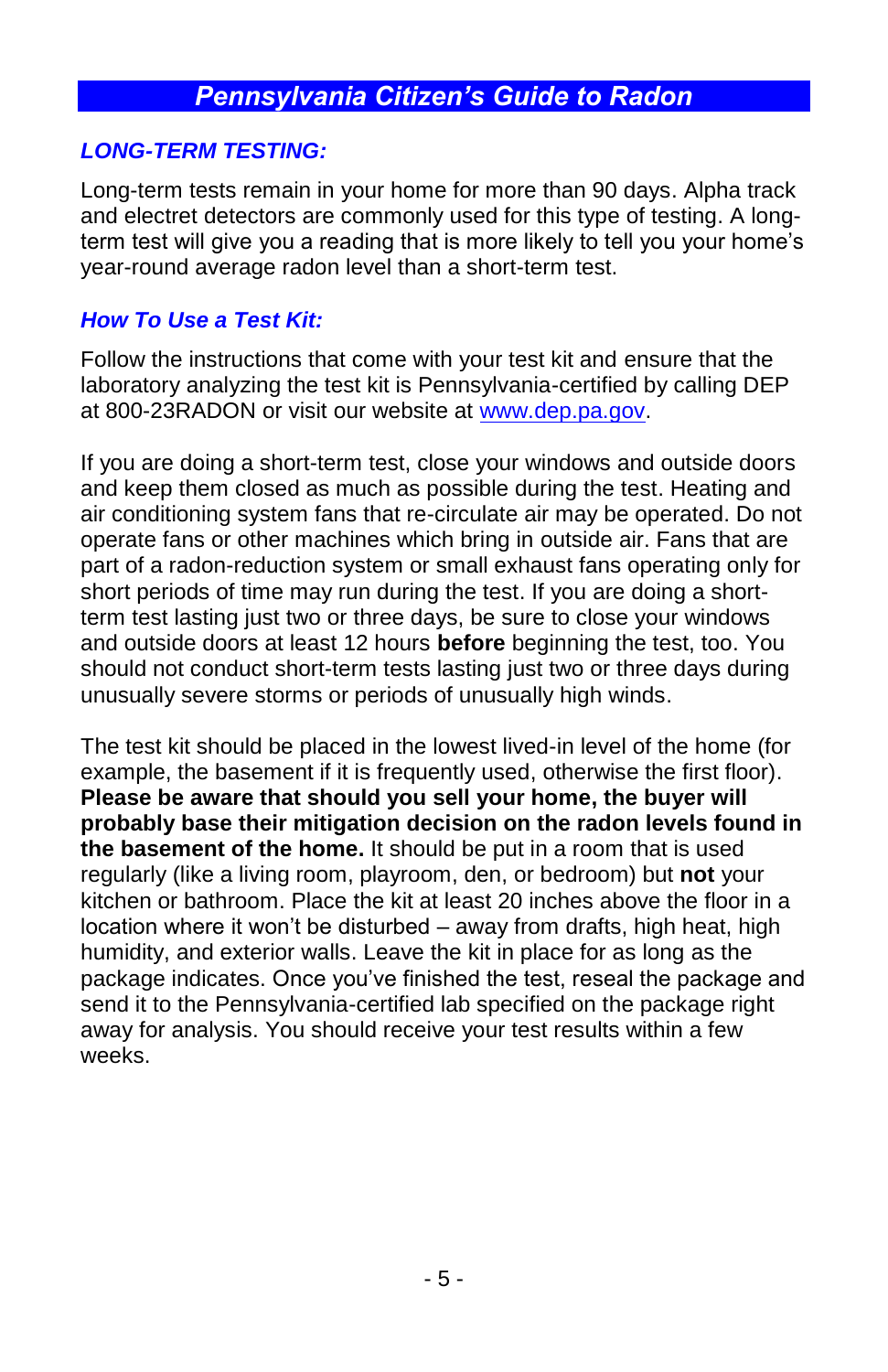- *EPA Recommends the Following Testing Steps:*
- *Step 1. Take a short-term test. If your result is 4 pCi/L or higher\*, take a follow-up test (Step 2) to be sure.*
- *Step 2. Follow up with either a long-term test or a second shortterm test:*
	- *For a better understanding of your year-round average radon level, take a long-term test.*
	- *If you need results quickly, take a second short-term test.*

*The higher your initial short-term test result, the more certain you can be that you should take a short-term rather than a long-term follow up test. If your first shortterm test result is more than twice EPA's 4 pCi/L action level, you should take a second short-term test immediately.*

#### *Step 3. If you followed up with a long-term test: Fix your home if your long-term test result is 4 pCi/L or more\*.*

 *If you have followed up with a second short-term test: The higher your short-term results, the more certain you can be that you should fix your home. Consider fixing your home if the average of your first and second test is 4 pCi/L or higher\* (see also page 8 under Home Sales).*

\* 0.016 Working Levels (WL) or higher.

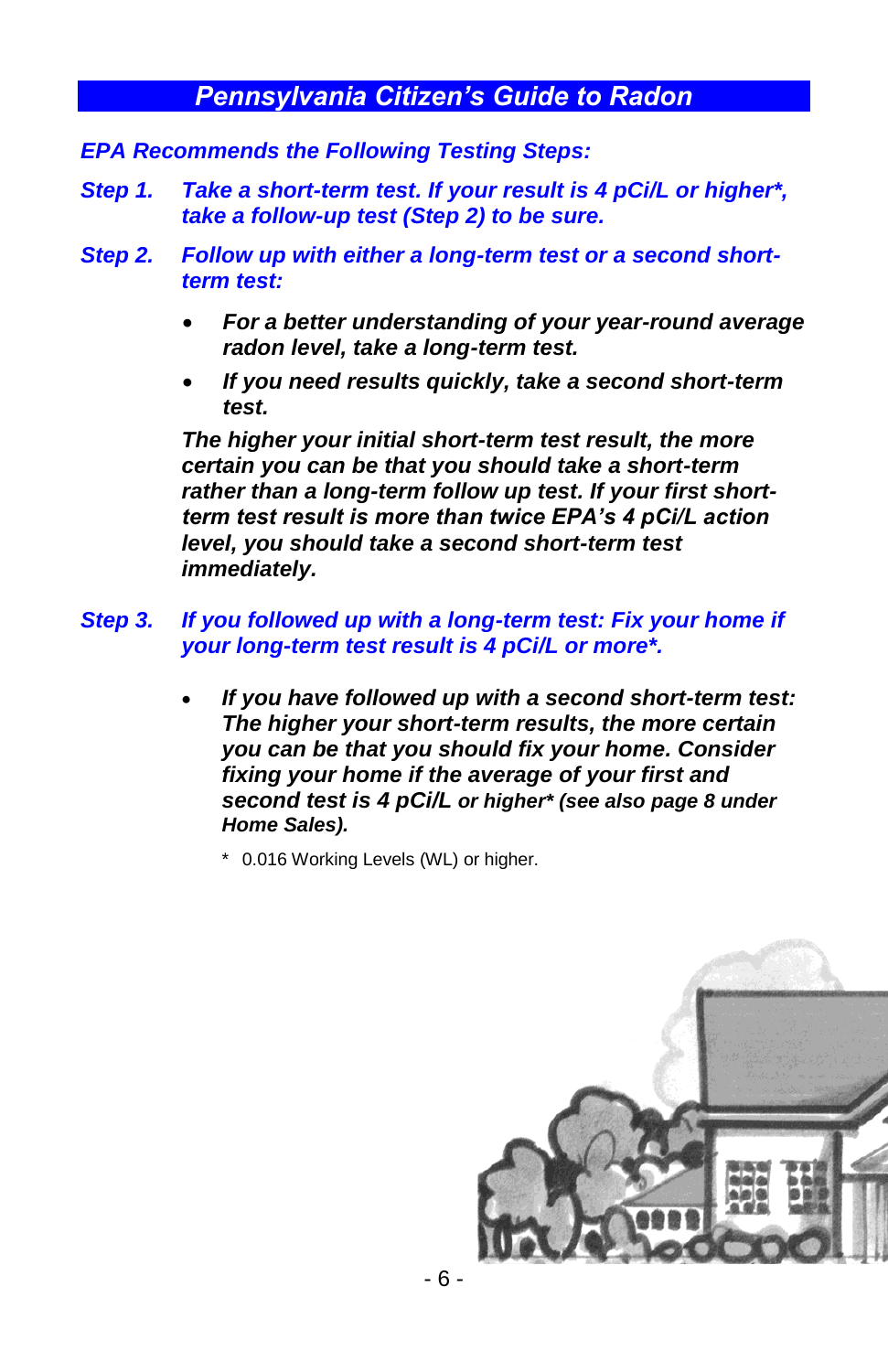## **WHAT YOUR TEST RESULTS MEAN**

The average indoor radon level is estimated to be about 1.3 pCi/L, and about 0.4 pCi/L of radon is normally found in the outside air. The U.S. Congress has set a long-term goal that indoor radon levels be no more than outdoor levels. While this goal is not yet technologically achievable in all cases, most homes today can be reduced to 2 pCi/L or below.

Sometimes short-term tests are less definitive about whether or not your home is above 4 pCi/L. This can happen when your results are close to 4 pCi/L. For example, if the average of your two short-term test results is 4.1 pCi/L, there is about a 50 percent chance that your year-round average is somewhat below 4 pCi/L. However, EPA believes that any radon exposure carries some risk — no level of radon is safe. Even radon levels below 4 pCi/L pose some risk, and you can reduce your risk of lung cancer by lowering your radon level.

*Test your home now and save your results. If you find high radon levels, fix your home before you decide to sell it.*

If your living patterns change and you begin occupying a lower level of your home (such as a basement) you should retest your home on that level.

Even if your test result is below 4 pCi/L, you may want to test again sometime in the future.

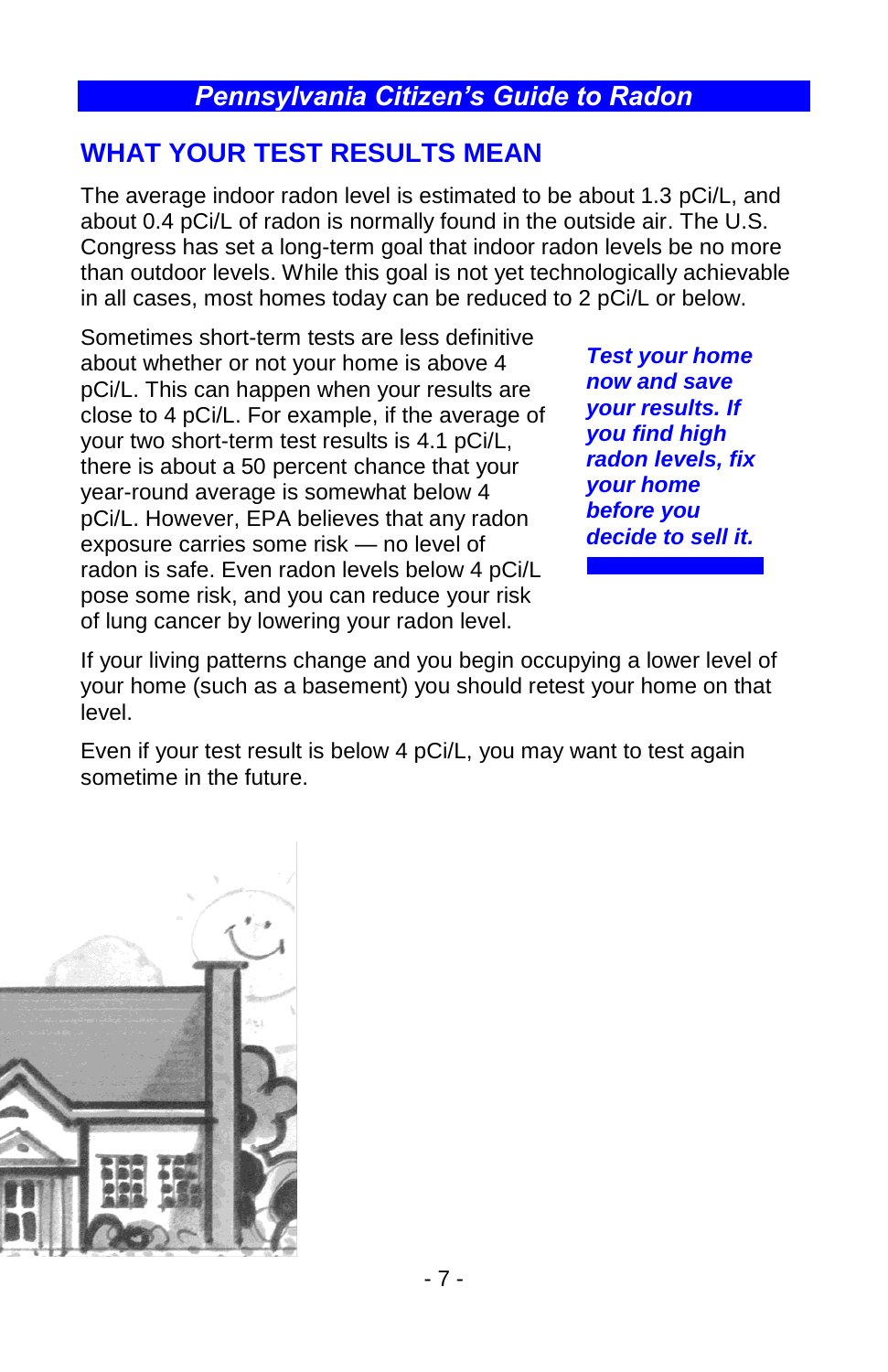## *RADON AND HOME SALES*

More and more, home buyers and renters are asking about radon levels before they buy or rent a home. Because real estate sales happen quickly, there is often little time to deal with radon and other issues. The best thing to do is to test for radon and save the results in case the buyer is interested in them. Fix a problem if it exists so it won't complicate your home sale. If you are planning to move, call DEP at 800-23RADON for a copy of "Pennsylvania's Home Buyer's and Seller's Guide to Radon," which addresses some common questions. You can also use the results of two short-term tests done side-by-side (four inches apart) to decide whether to fix your home.

During home sales:

- If your home has been tested for radon, the test results must be disclosed when the home is sold.
- Buyers often ask if a home has been tested, and if elevated levels were reduced.
- Buyers frequently want tests made by someone who is not involved in the home sale. Visit [www.dep.pa.gov](http://www.dep.pa.gov/) to identify a qualified tester.
- Buyers might want to know the radon levels in areas of the home (like a basement they plan to finish) that the seller might not otherwise test.

Today many homes are built to help prevent radon from coming in. Your state or local area may require these radon-resistant construction features. Radon-resistant construction features usually keep radon levels in new homes below 2 pCi/L. If you are buying or renting a new home, ask the owner or builder if it has radon-resistant features. Even if built radon-resistant, every new home should be tested for radon after occupancy. For more information on radonresistant new construction, contact DEP at 800-23RADON.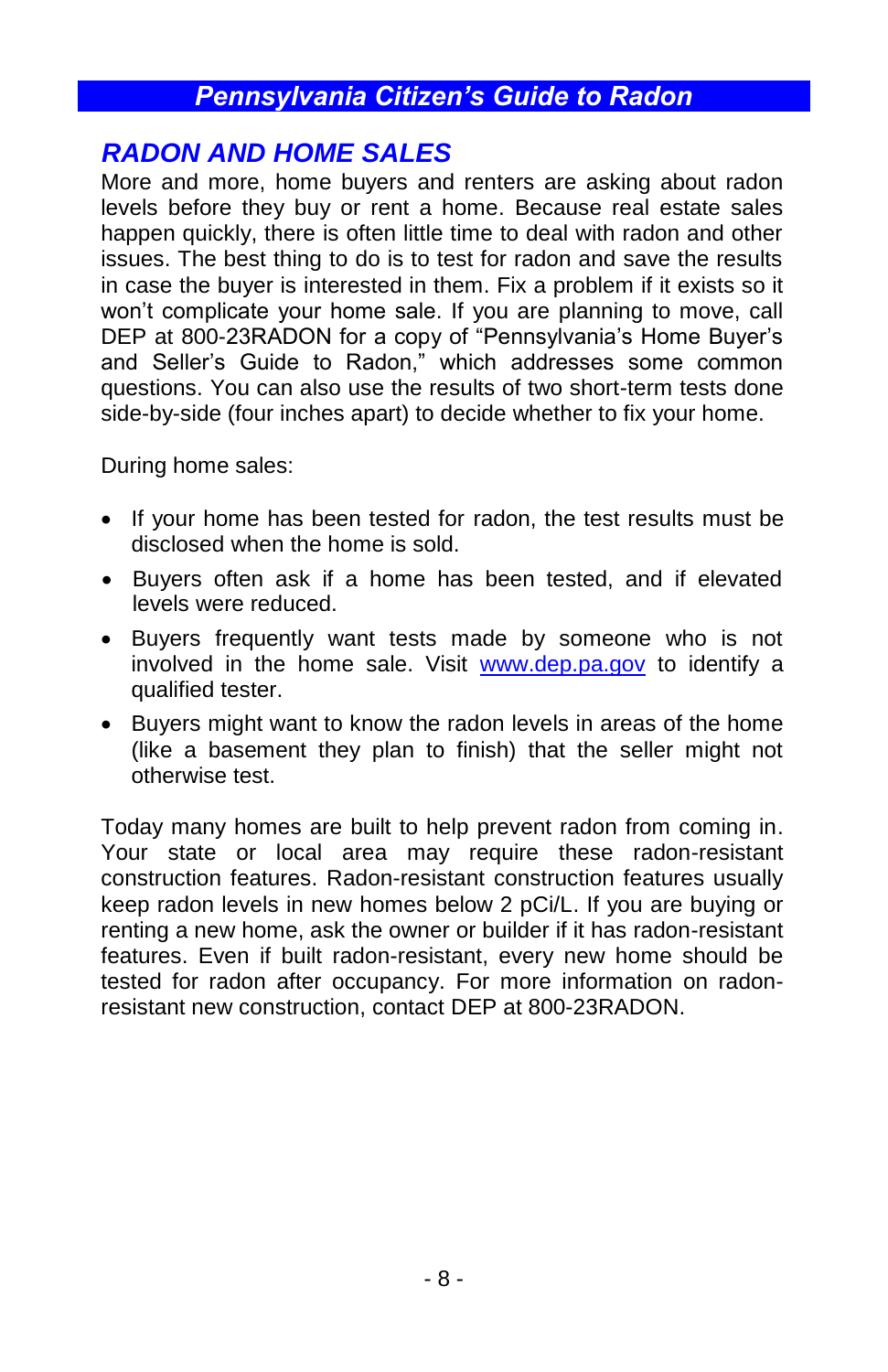## **RADON IN WATER**

The radon in your home's indoor air can come from two sources, the soil or your water supply. Compared to radon entering the home through water, radon entering your home through the soil is usually a much larger risk.



The radon in your water supply poses an inhalation risk and an ingestion risk. Research has shown that your risk of lung cancer from breathing radon in the air is much larger than your risk of stomach cancer from swallowing water with radon in it. Most of your risk from

radon in water comes from radon released into the air when water is used for showering and other household purposes.

Radon in your home's water is not usually a problem when its source is surface water. Having radon in your water is more likely when its source is ground water (e.g., a private well or a public water supply system that uses ground water). Some public water systems treat their water to reduce radon levels before it is delivered to your home. If you are concerned that radon may be entering your home through the water and your water comes from a public water supply, contact your water supplier.

> *If you've tested the air in your home and found a radon problem, and your water comes from a well, have your water tested.*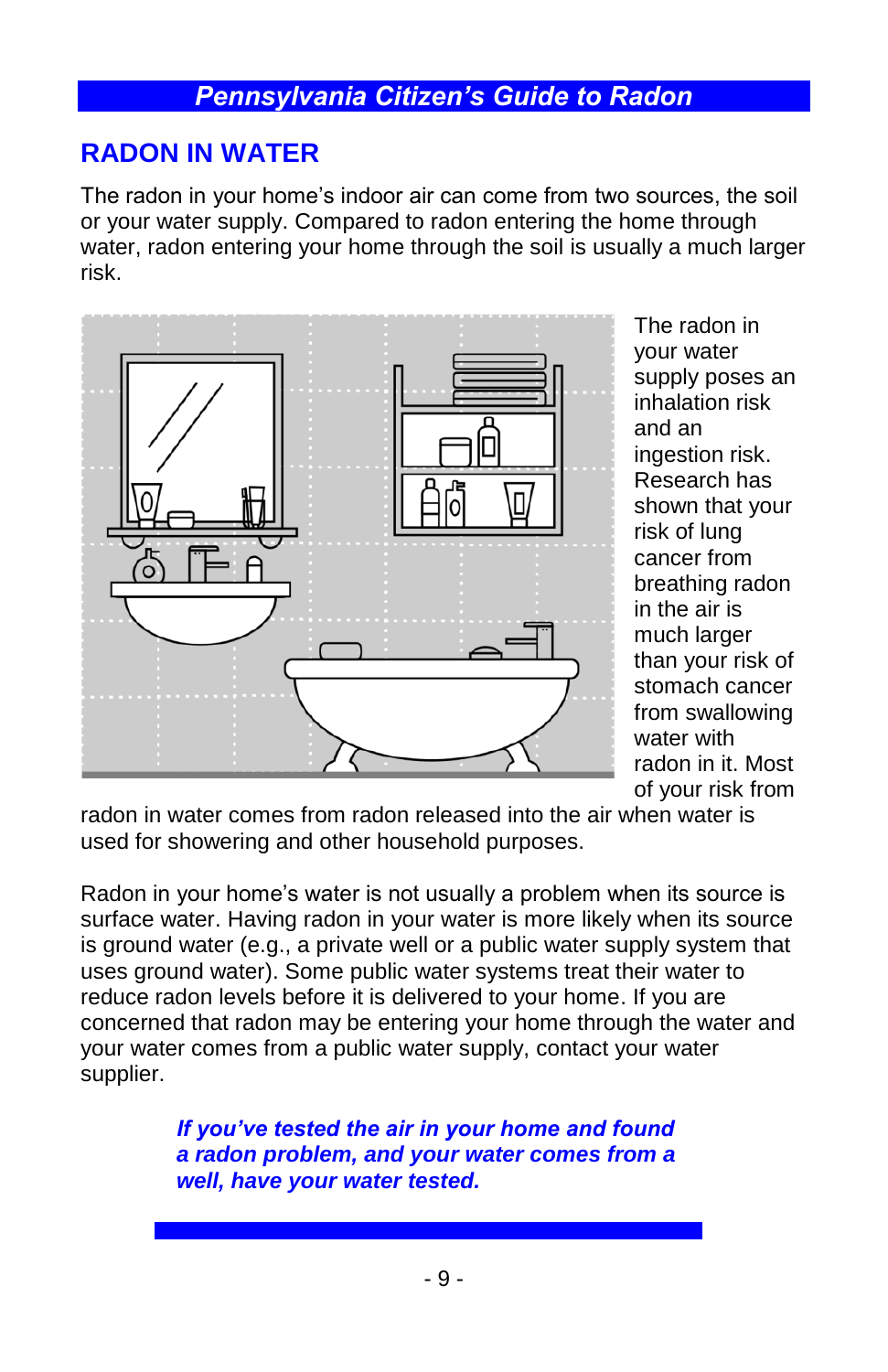If you've tested your private well and have a radon-in-water problem, it can be easily fixed. Your home's water supply can be treated in two ways. Point-of-entry treatment can effectively remove radon from the water before it enters your home. Point-of-use treatment devices remove radon from your water at the tap, but only treat a small portion of the water you use, and are not effective in reducing the risk from breathing radon released into the air from all water used in the home.

#### **For more information, call EPA's Drinking Water Hotline at 800-426-4791. If your water comes from a private well, you can also contact DEP at 800-23RADON.**

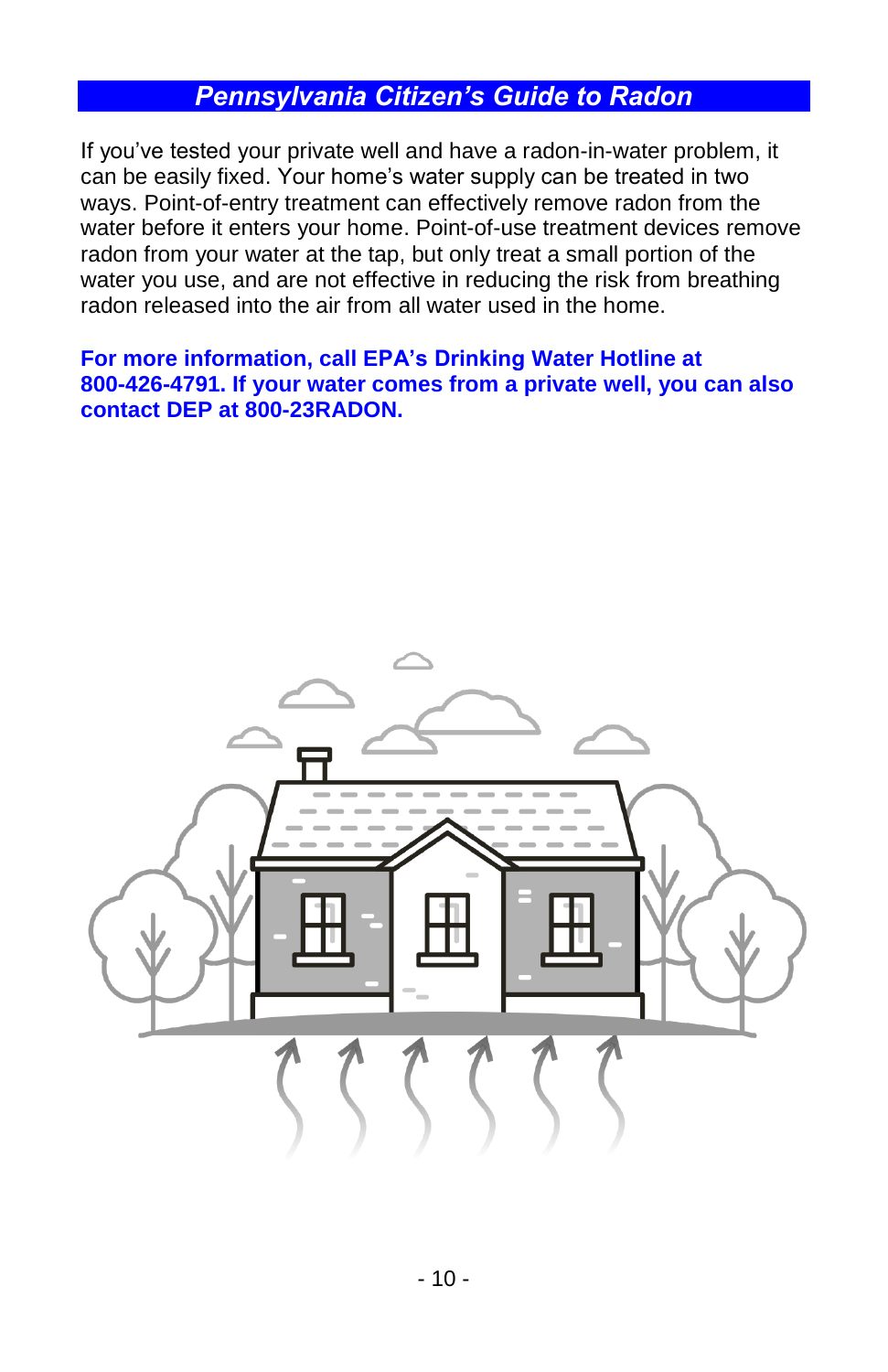## **HOW TO LOWER THE RADON LEVEL IN YOUR HOME**

Since there is no known safe level of radon, there can always be some risk. But the risk can be reduced by lowering the radon level in your home.

A variety of methods are used to reduce radon in your home. In some cases, sealing cracks in floors and walls may help to reduce radon. In other cases, simple systems using pipes and fans may be used to reduce radon. Such systems, known as soil suction, do not

|             | require major changes to     |
|-------------|------------------------------|
| <b>Most</b> | your home. These systems     |
| homes       | remove radon gas from        |
| can be      | below the concrete floor and |
| fixed       | the foundation before it can |
| for about   | enter the home. Similar      |
| the same    | systems can also be          |
| cost as     | installed in houses with     |
| other       | crawl spaces. Radon con-     |
| common      | tractors use other methods   |
| home        | that may also work in your   |
| repairs.    | home. The right system       |
|             | depends on the design of     |
|             | your home and other factors. |

## *RADON AND HOME RENOVATIONS*

*If you are planning any major structural renovation, such as converting an unfinished basement area into living space, it is especially important to test the area for radon before you begin the renovation. If your test results indicate a radon problem, radonresistant techniques can be inexpensively included as part of the renovation. Because major renovations can change the level of radon in any home, always test again after work is completed.*

Ways to reduce radon in your home are discussed in "Pennsylvania Consumer's Guide to Radon Reduction.‖ You can get a copy from DEP or view it online at [www.dep.pa.gov.](http://www.dep.pa.gov/)

The cost of making repairs to reduce radon depends on how your home was built and the extent of the radon problem. Most homes can be fixed for about the same cost as other common home repairs like painting or having a new hot water heater installed. The average house costs about \$1,000 for a contractor to fix, although this can range from about \$500 to about \$2,000. The cost is much less if a passive system was installed during construction.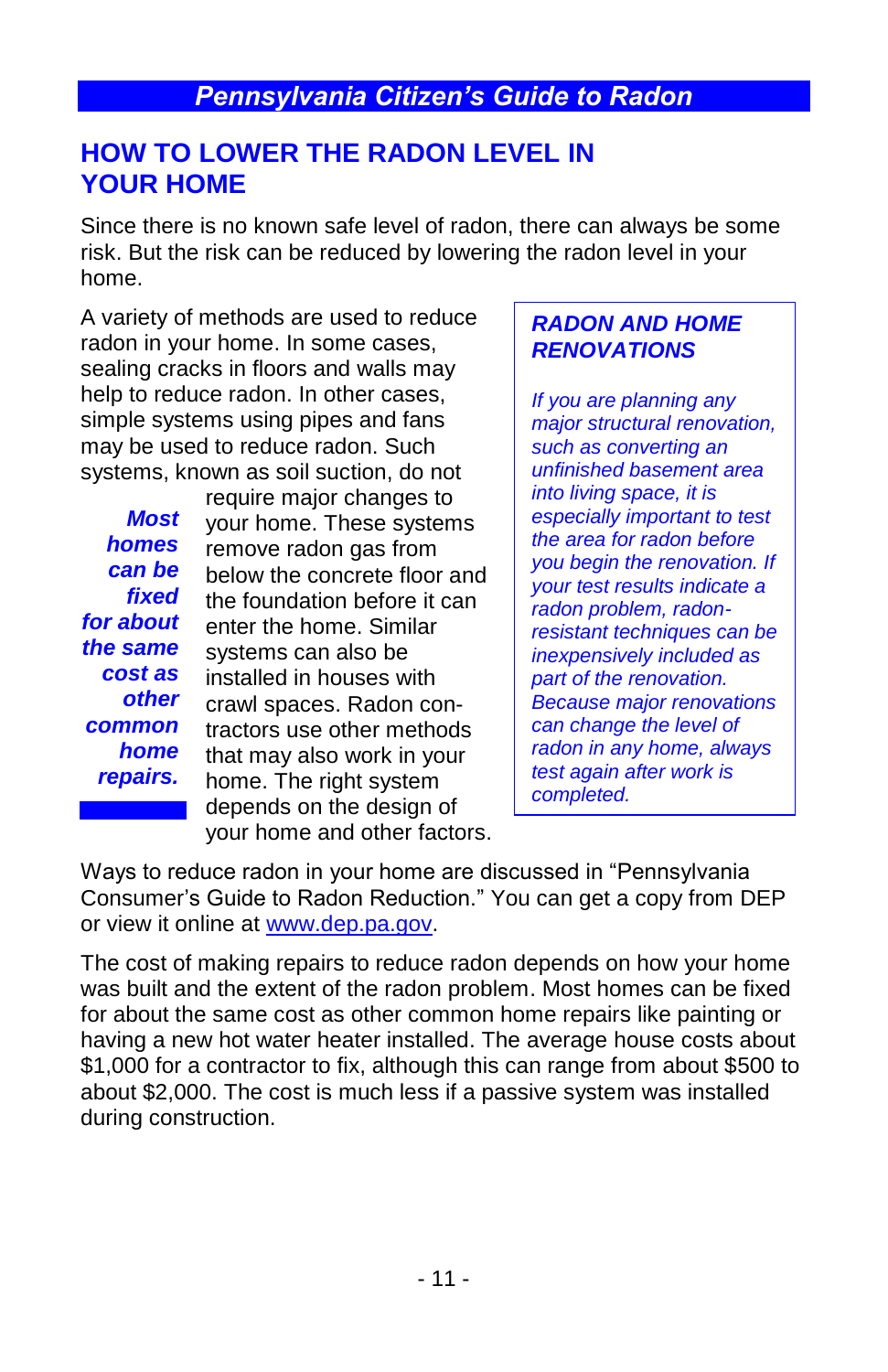#### **Pennsylvania law requires that all third-party persons performing radon testing, mitigation or laboratory analysis in Pennsylvania be certified.**

An exemption to this law allows the homeowner or occupant to lower the levels in his or her own home without being certified. To verify Pennsylvania certification, please contact DEP's Radon Division at 800-237-2366 or visit [www.dep.pa.gov.](http://www.dep.pa.gov/)

*If you are considering fixing your home's radon problem yourself, you should first contact DEP at 800-23RADON for a free do-it-yourself packet of information to help with your system installation.*

You should also test your home again after it is fixed to be sure that radon levels have been reduced. Most soil suction radon reduction systems include a monitor that will indicate whether the system is operating properly. In addition, it's a good idea to retest your home every two years to be sure radon levels remain low.

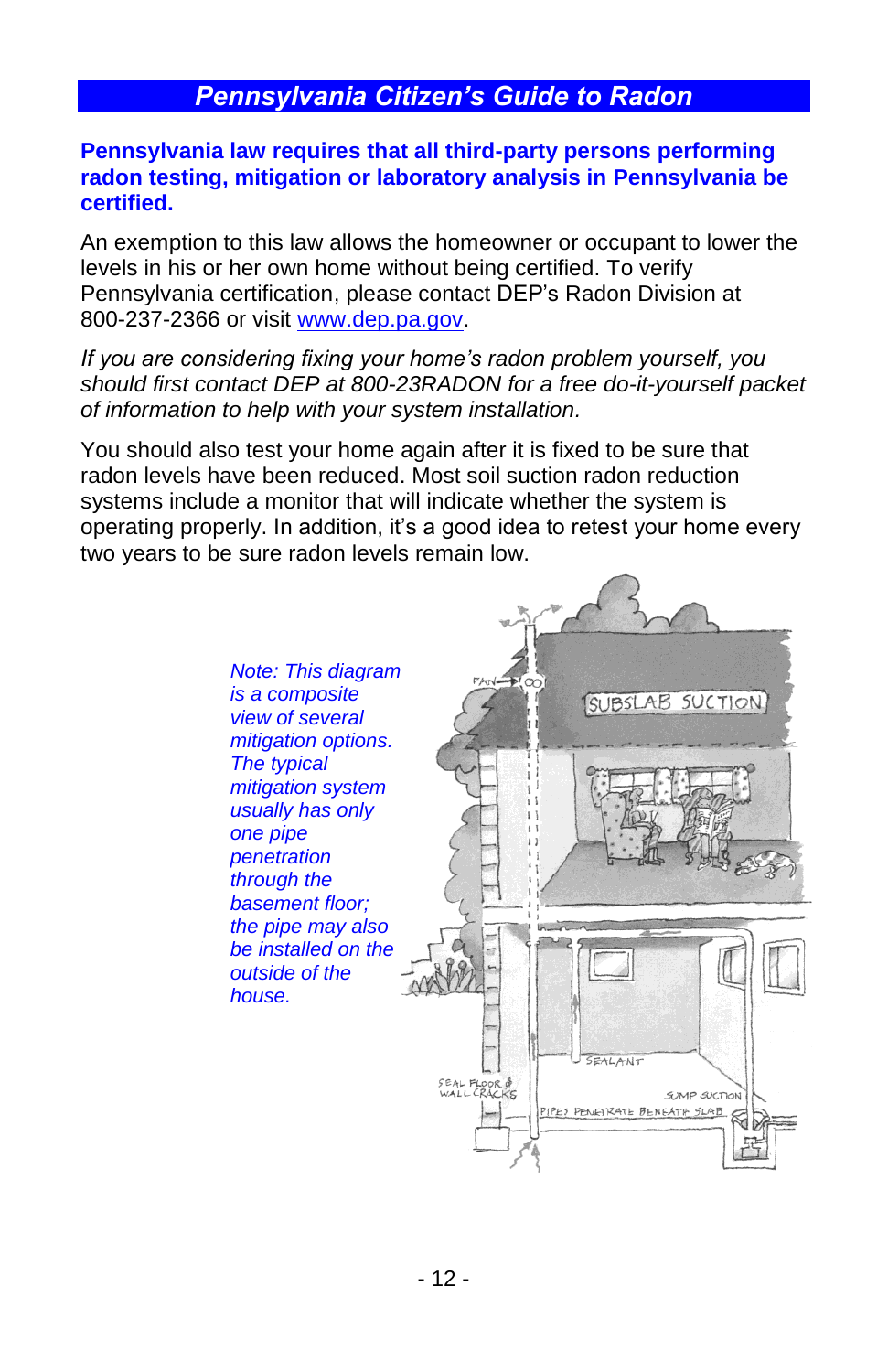## **THE RISK OF LIVING WITH RADON**

Radon gas decays into radioactive particles that can get trapped in your lungs when you breathe. As they break down further, these particles release small bursts of energy. This can damage lung tissue and lead to lung cancer over the course of your lifetime. Not everyone exposed to elevated levels of radon will develop lung cancer, and the amount of time between exposure and the onset of the disease may be many years.

Like other environmental pollutants, there is some uncertainty about the magnitude of radon health risks. However, we know more about radon risks than risks from most other cancer-causing substances. This is because estimates of radon risks are based on studies of cancer in humans (underground miners).

*Scientists are more certain about radon risks than risks from most other cancer-causing substances.*

Smoking combined with radon is an especially serious health risk. If you stop smoking, and lower your home's radon level, you can reduce your lung cancer risk.

Children have been reported to have greater risk than adults of certain types of cancer from radiation, but there are currently no conclusive data on whether children are at greater risk than adults from radon.



*Your chances of getting lung cancer from radon depend mostly on:*

- *How much radon is in your home.*
- *The amount of time you spend in your home.*
- *Whether you are a smoker or have ever smoked.*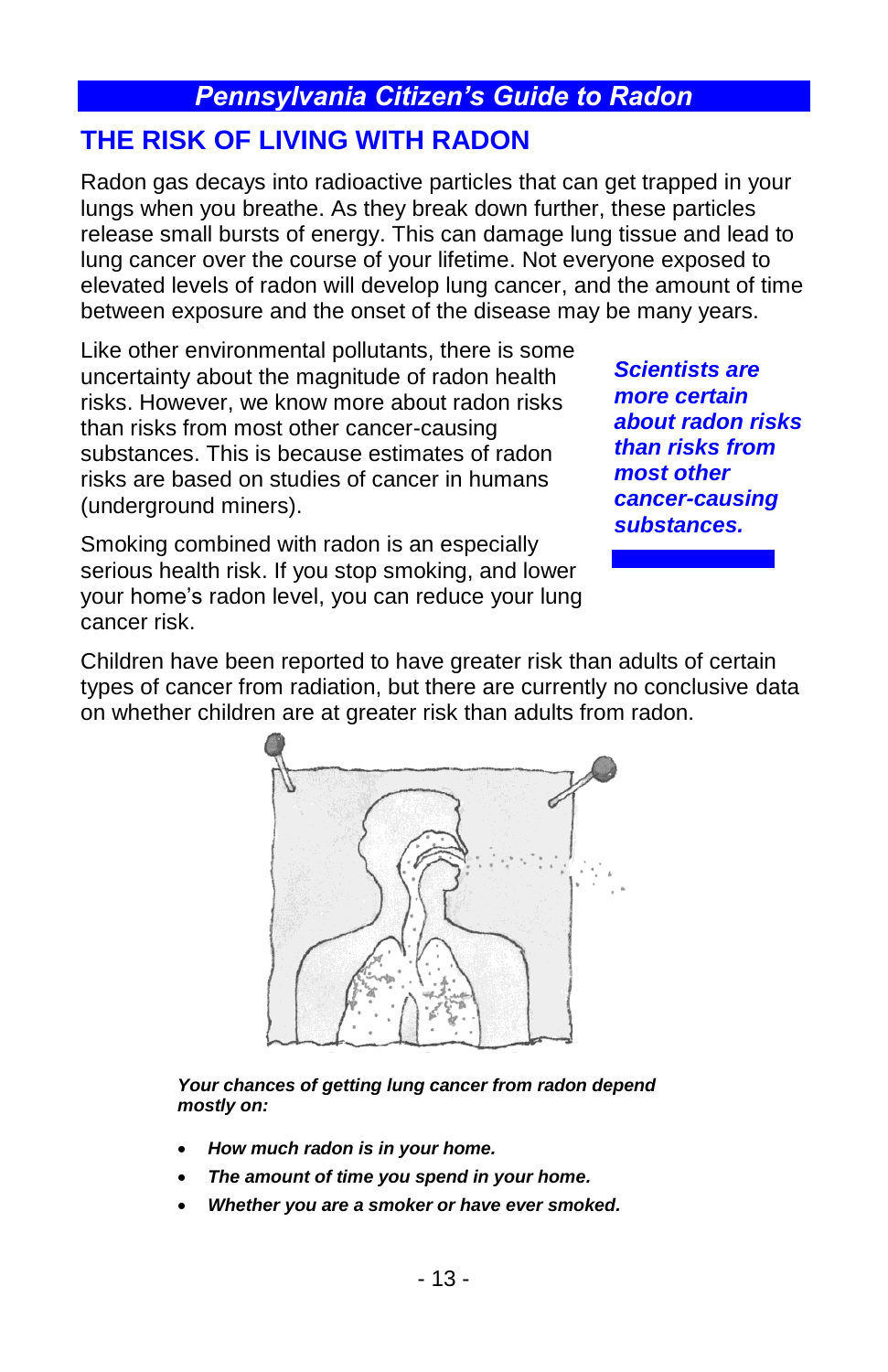## **RADON RISK IF YOU SMOKE**

| <b>Radon Level</b> | If 1,000 people<br>who smoked<br>were exposed to<br>this level over a<br>lifetime* | The risk of<br>cancer from<br>radon<br>exposure<br>compares<br>$\overline{\mathfrak{c}^{\bullet}}$ | <b>WHAT TO DO:</b><br><b>Stop smoking</b><br>and |  |
|--------------------|------------------------------------------------------------------------------------|----------------------------------------------------------------------------------------------------|--------------------------------------------------|--|
| 20 pCi/L           | About 260 people<br>could get lung<br>cancer                                       | 250 times the<br>risk of<br>drowning                                                               | Fix your home                                    |  |
| 10 pCi/L           | About 150 people<br>could get lung<br>cancer                                       | 200 times the<br>risk of dying<br>in a home fire                                                   | Fix your home                                    |  |
| 8 pCi/L            | About 120 people<br>could get lung<br>cancer                                       | 30 times the<br>risk of dying<br>in a fall                                                         | Fix your home                                    |  |
| 4 pCi/L            | About 62 people<br>could get lung<br>cancer                                        | 5 times the<br>risk of dying<br>in a car crash                                                     | Fix your home                                    |  |
| 2 pCi/L            | About 32 people<br>could get lung<br>cancer                                        | 6 times the<br>risk of dying<br>from poison                                                        | Consider fixing<br>between 2 and<br>4 pCi/L      |  |
| 1.3 $pCi/L$        | About 20 people<br>could get lung<br>cancer                                        | (Average<br>indoor radon<br>level)                                                                 | Reducing<br>radon levels                         |  |
| $0.4$ pCi/L        | About 3 people<br>could get lung<br>cancer                                         | (Average<br>outdoor radon<br>level)                                                                | below 2 pCi/L<br>is difficult                    |  |

#### **Note: If you are a former smoker, your risk may be lower.**

- \* Lifetime risk of lung cancer deaths from EPA Assessment of Risks from Radon in Homes (EPA 402-R-03-003).
- \*\* Comparison data calculated using the Centers for Disease Control and Prevention's 1999-2001 National Center for Injury Prevention and Control Reports.
- \*\*\* Assuming constant lifetime exposure at a given radon level.

*It's never too late to reduce your risk of lung cancer. Don't wait to test and fix a radon problem. If you are a smoker, strongly consider smoking cessation.*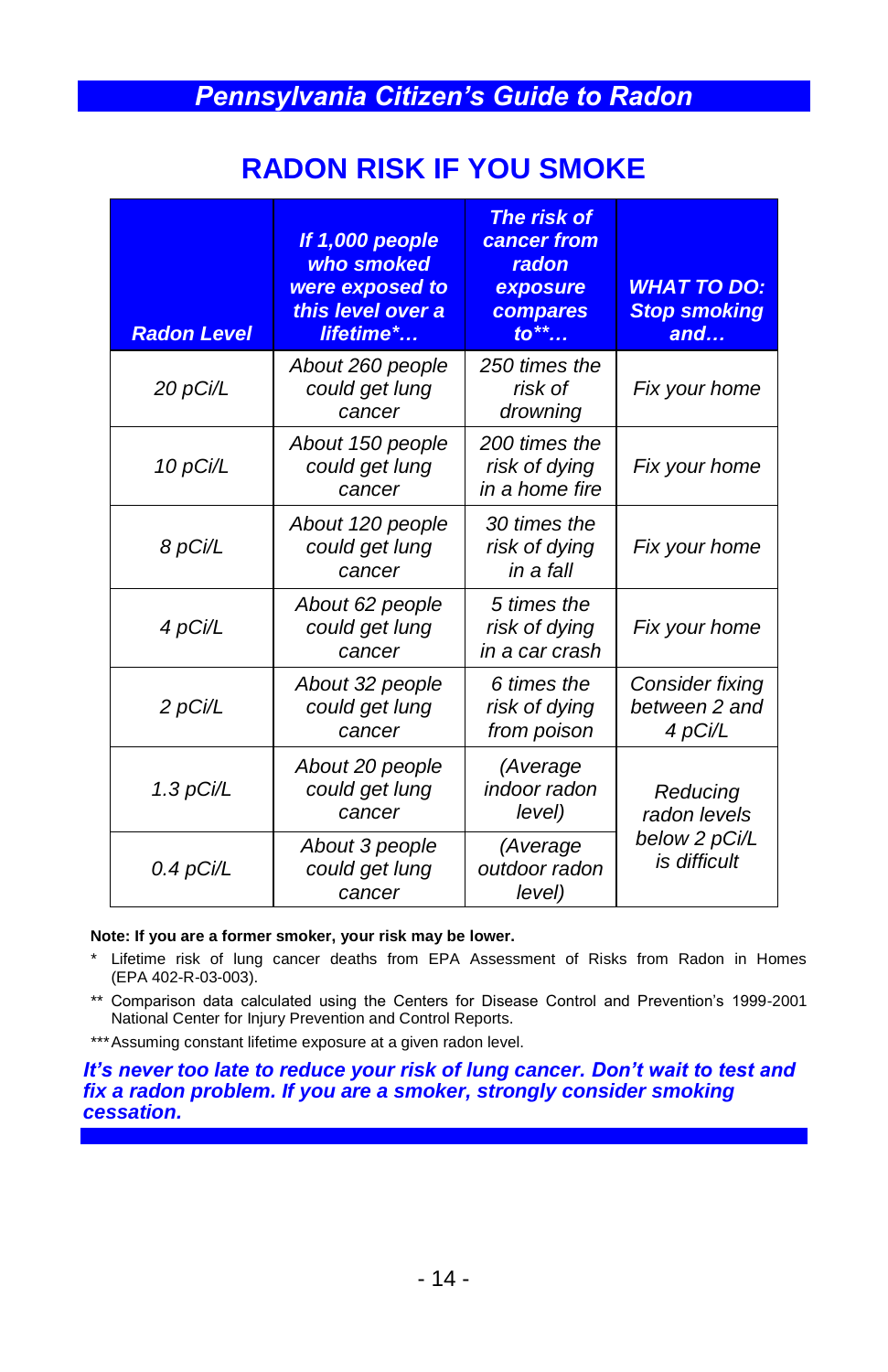## **RADON RISK IF YOU'VE NEVER SMOKED**

| <b>Radon Level</b> | If 1,000 people<br>who never<br>smoked were<br>exposed to this<br>level over a<br>lifetime* | <b>The risk of</b><br>cancer from<br>radon<br>exposure<br>compares<br>$to^{\ast\ast}$ | <b>WHAT TO DO:</b>                          |  |
|--------------------|---------------------------------------------------------------------------------------------|---------------------------------------------------------------------------------------|---------------------------------------------|--|
| 20 pCi/L           | About 36 people<br>could get lung<br>cancer                                                 | 35 times the<br>risk of<br>drowning                                                   | Fix your home                               |  |
| 10 pCi/L           | About 18 people<br>could get lung<br>cancer                                                 | 20 times the<br>risk of dying<br>in a home fire                                       | Fix your home                               |  |
| 8 pCi/L            | About 15 people<br>could get lung<br>cancer                                                 | 4 times the<br>risk of dying<br>in a fall                                             | Fix your home                               |  |
| 4 pCi/L            | About 7 people<br>could get lung<br>cancer                                                  | The risk of<br>dying in a car<br>crash                                                | Fix your home                               |  |
| 2 pCi/L            | About 4 people<br>could get lung<br>cancer                                                  | The risk of<br>dying from<br>poison                                                   | Consider fixing<br>between 2 and<br>4 pCi/L |  |
| 1.3 $pCi/L$        | About 2 people<br>could get lung<br>cancer                                                  | (Average<br>outdoor radon<br>level)                                                   | Reducing<br>radon levels<br>Below           |  |
| 0.4 pCi/L          |                                                                                             | (Average<br>outdoor radon<br>level)                                                   | 2 pCi/L is<br>difficult                     |  |

#### **Note: If you are a former smoker, your risk may be higher.**

- \* Lifetime risk of lung cancer deaths from EPA Assessment of Risks from Radon in Homes (EPA 402-R-03-003).
- \*\* Comparison data calculated using the Centers for Disease Control and Prevention's 1999-2001 National Center for Injury Prevention and Control Reports.
- \*\*\* Assuming constant lifetime exposure at a given radon level.

*It's never too late to reduce your risk of lung cancer. Don't wait to test and fix a radon problem. If you are a smoker, strongly consider smoking cessation.*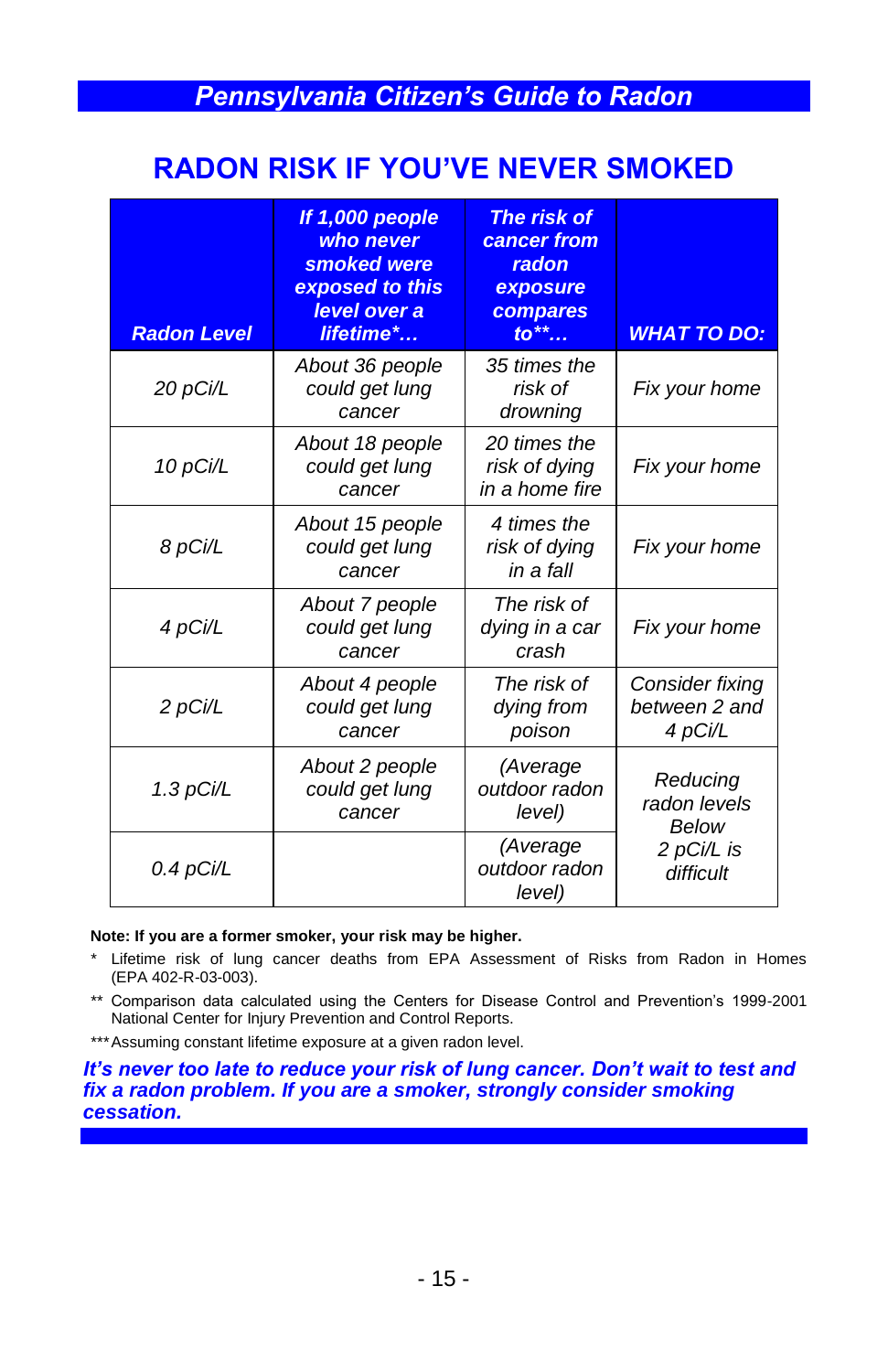## **RADON MYTHS AND FACTS**

### **MYTH: Scientists aren't sure radon really is a problem.**

*FACT: Although some scientists dispute the precise number of deaths due to radon, all major health organizations such as the Centers for Disease Control, the American Lung Association, and the American Medical Association agree with estimates that radon causes thousands of preventable lung cancer deaths every year. This is especially true among smokers, since the risk to smokers is much greater than to non-smokers.*

#### **MYTH: Radon testing is difficult, time consuming, and expensive.**

*FACT: Radon testing is easy. You can test your home yourself or hire a qualified radon test company. Either approach takes only a small amount of time and effort.*

#### **MYTH: Radon test kits are not reliable and are difficult to find.**

*FACT: Reliable testing devices are available from qualified radon testers and companies. Reliable testing devices are also available by phone or mail-order and can be purchased in hardware stores and other retail outlets. Call DEP at 800-23RADON for a list of Pennsylvania-certified radon testing companies.*

### **MYTH: Homes with radon problems can't be fixed.**

*FACT: There are simple solutions to radon problems in homes. Hundreds of thousands of homeowners have already fixed radon problem in their homes. Radon levels can be readily lowered for about \$500 to \$2,000 (with an average cost of \$1,000). Call DEP at 800-23RADON for a list of Pennsylvania-certified mitigation contractors.*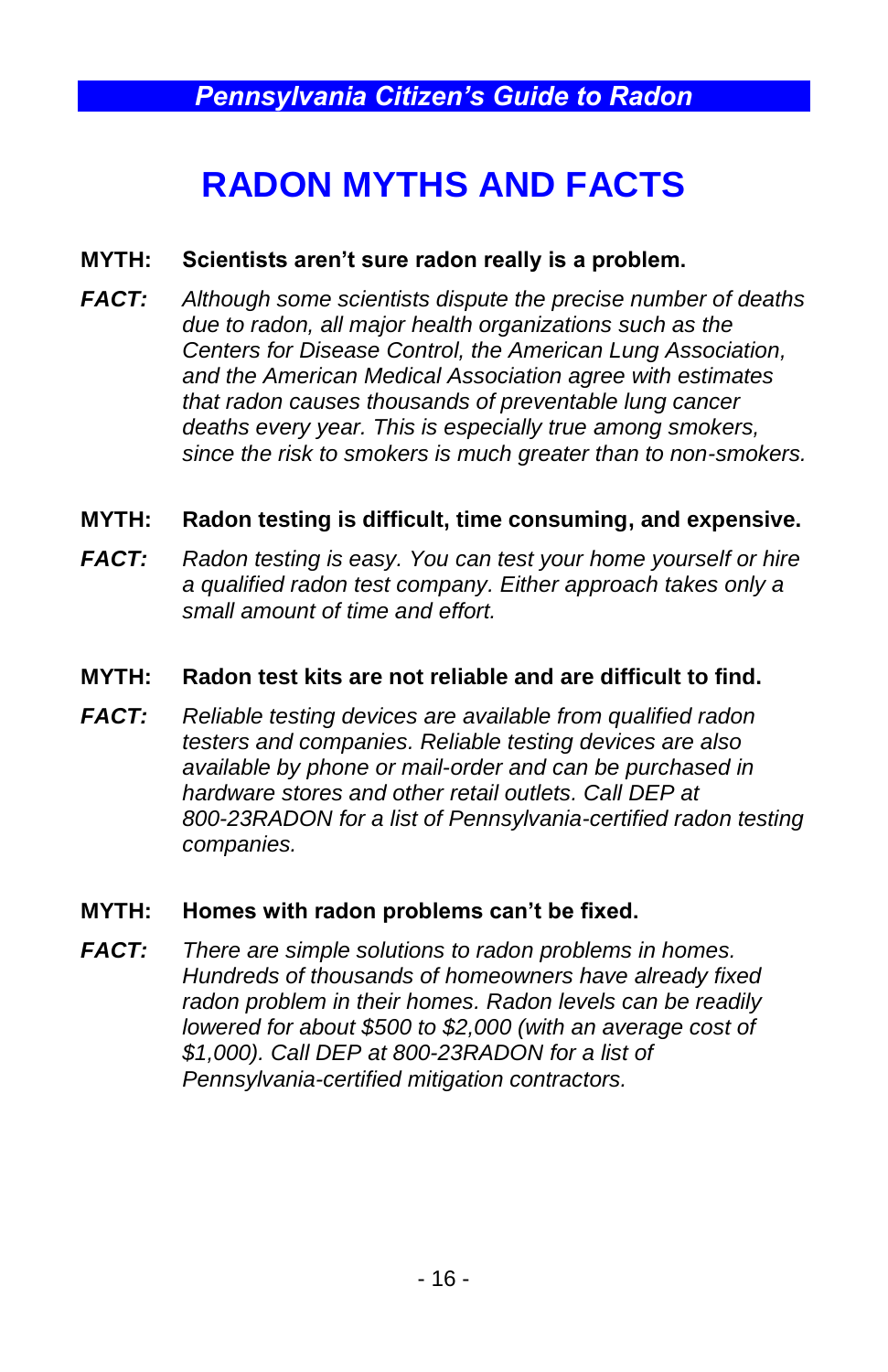#### **MYTH: Radon only affects certain kinds of homes.**

*FACT: House construction can affect radon levels. However, radon can be a problem in homes of all types: old homes, new homes, drafty homes, insulated homes, homes with basement,s and homes without basements. Local geology, construction materials, and how the home was built are among the factors that can affect radon levels in homes.*

#### **MYTH: Radon is only a problem in certain parts of the country.**

*FACT: High radon levels have been found in every state. Radon problems vary from area to area, but the only way to know your radon level is to test.*

#### **MYTH: A neighbor's test result is a good indication of whether your home has a problem.**

*FACT: No. Radon levels can vary greatly from home to home. The only way to know if your home has a radon problem is to test it.*

#### **MYTH: Everyone should test their water for radon.**

*FACT: Although radon gets into some homes through water, it is important to first test the air in the home for radon. If your water comes from a public water supply that uses ground water, call your water supplier. If high radon levels are found and the home has a private well, call the Safe Drinking Water Hotline at 800-426-4791 for information on testing your water.*

#### **MYTH: It's difficult to sell homes where radon problems have been discovered.**

*FACT: Where radon problems have been fixed, home sales have not been blocked or frustrated. The added protection is sometimes a good selling point.*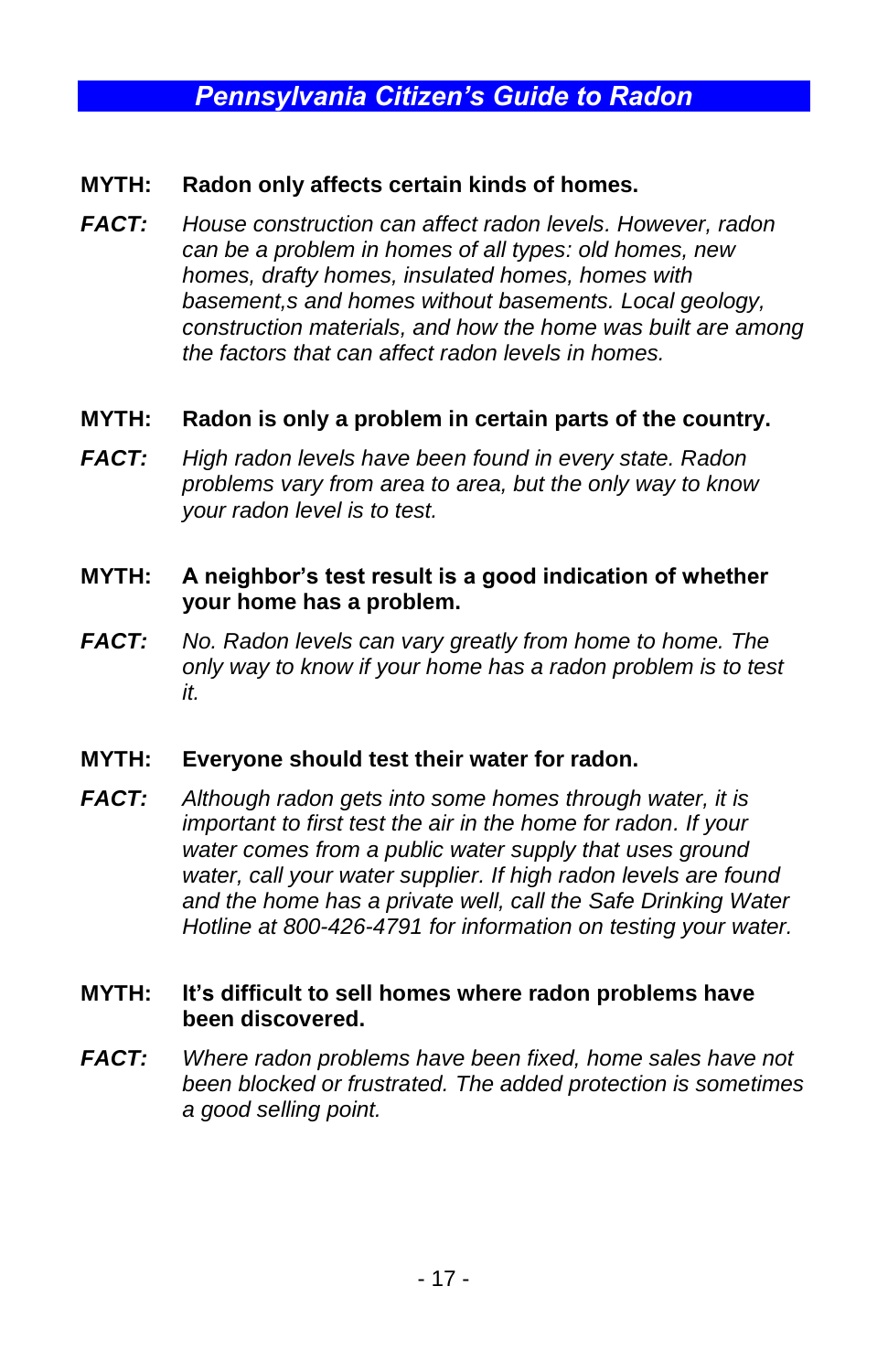- **MYTH: I've lived in my home for so long, that it doesn't make sense to take action now.**
- *FACT: You will reduce your risk of lung cancer when you reduce radon levels, even if you've lived with a radon problem for a long time.*

#### **MYTH: Short-term tests can't be used for making a decision about whether to fix your home.**

*FACT: A short-term test followed by a second short-term test\* can be used to decide whether to fix your home. However, the closer the average of your two short-term tests is to 4 pCi/L, the less certain you can be about whether your year-round average is above or below that level. Keep in mind that radon levels below 4 pCi/L still pose some risk. Radon levels can be reduced in most homes to 2 pCi/L or below.*

*<sup>\*</sup>If the radon test is part of a real estate transaction, the result of two short-term tests can be used in deciding whether to mitigate. For more information, refer to the "Pennsylvania Home Buyer's and Seller's Guide to Radon."*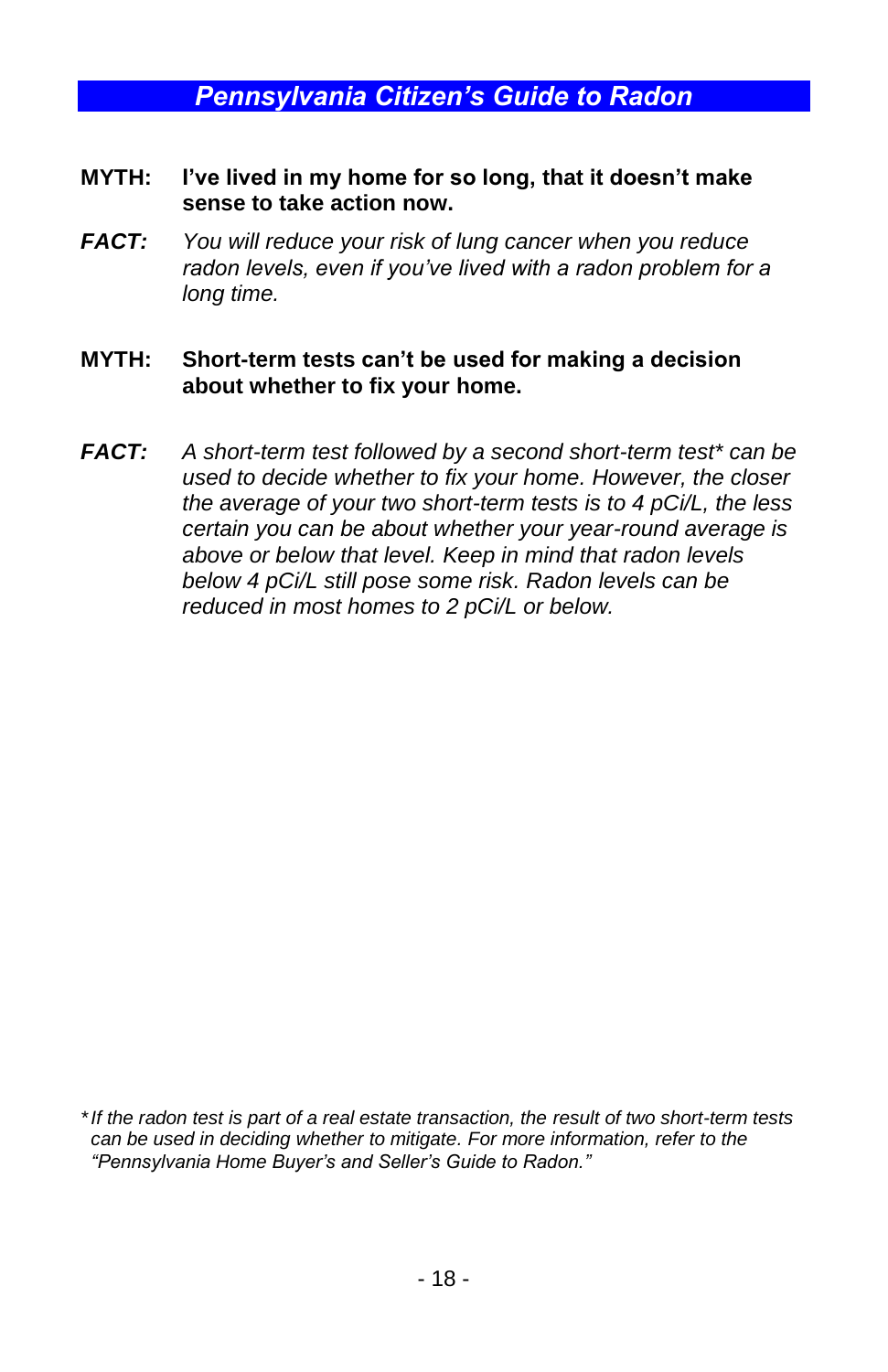## **FOR FURTHER INFORMATION**

#### *DEP Radon website [www.dep.pa.gov](http://www.dep.pa.gov/)*

#### *DEP Radon Hotline 800-23RADON or 717-783-3594*

#### *OTHER HOTLINES*

#### *800-SOS-RADON (767-7236)*

*Order low-cost radon test kits by phone. Operated by the Kansas State University (K-State) in partnership with EPA.*

#### *800-55RADON (557-2366)*

*For live help with your radon questions. Operated by K-State in partnership with EPA.*

#### *866-528-3187*

*Línea Directa de Información sobre Radón en Español. Hay operadores disponibles desde las 9:00 a.m. hast las 5:00 p.m. para darle información sobre radón y como ordenar un kit para hacer la prueba de radón en su hogar.*

#### *800-438-4318*

*Indoor Air Quality Information Clearinghouse, operated by an EPA contractor. For general radon and indoor air quality information and copies of EPA publications.*

#### *800-426-4791*

*Safe Drinking Water Hotline, privately operated under contract to EPA. For general information on drinking water, radon in water, testing and treatment, and radon drinking water standards.*

#### *800-644-6999*

*Radon Fix-It Hotline for help with your radon mitigation questions. Operated by K-State in partnership with EPA.*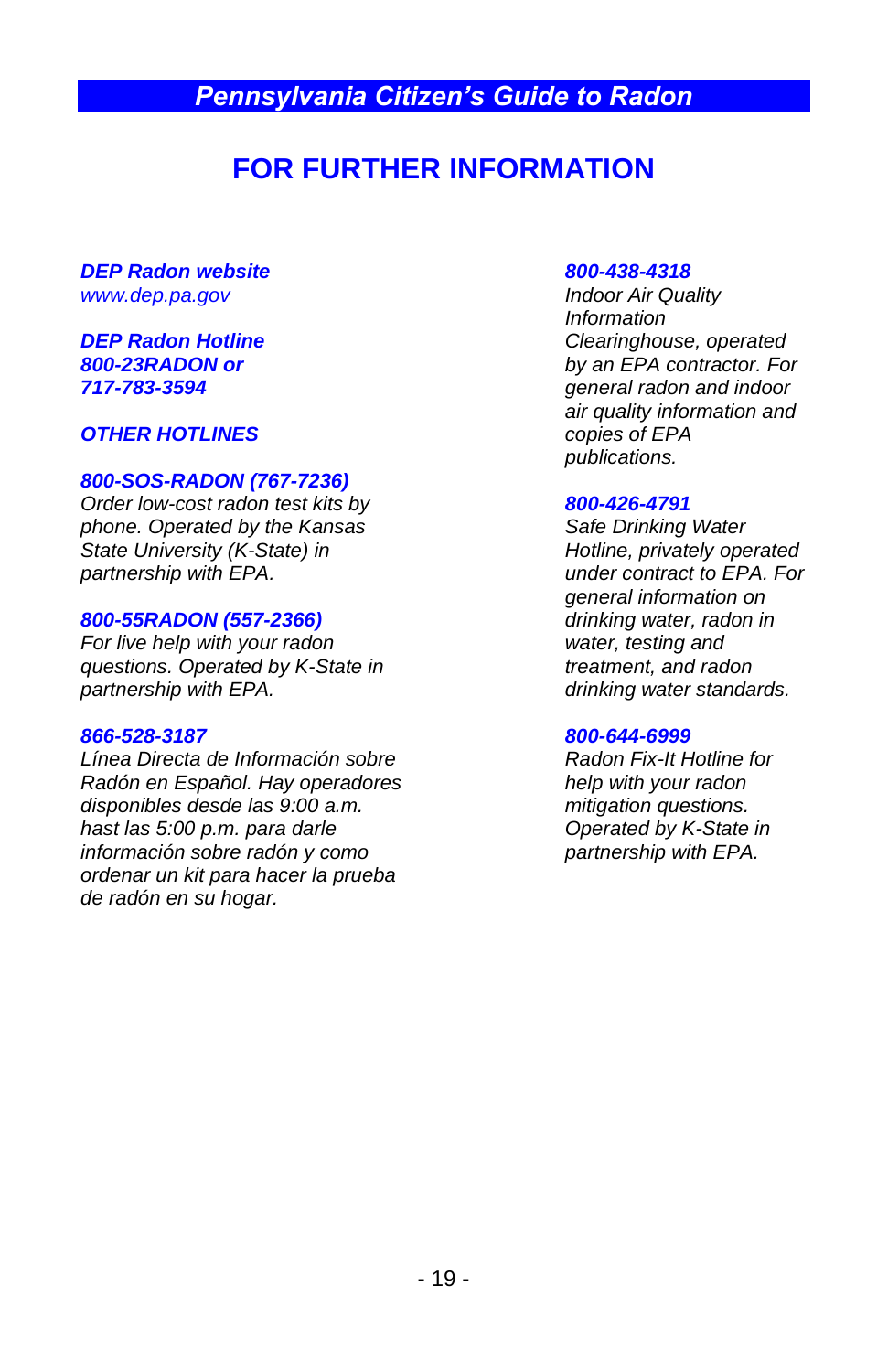**NOTES**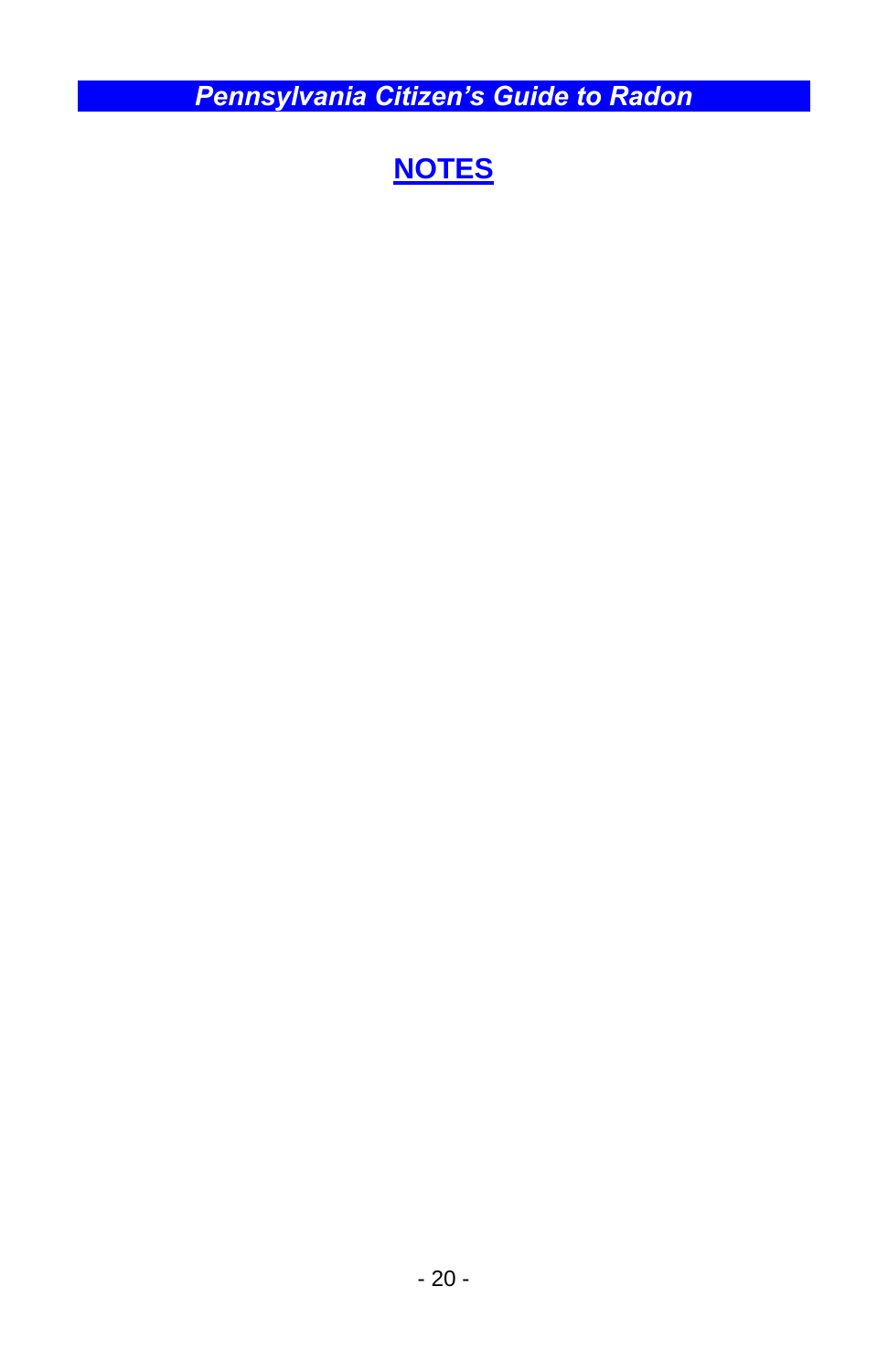## **SURGEON GENERAL HEALTH ADVISORY**

"Indoor radon is the second-leading cause of lung cancer in the United States and breathing it over prolonged periods can present a significant health risk to families all over the country. It's important to know that this threat is completely preventable. Radon can be detected with a simple test and fixed through well-established venting techniques."

January 2005







#### **U.S. EPA Assessment of Risks from Radon in Homes**

In June 2003, the EPA revised its risk estimates for radon exposure in homes. EPA estimates that about 21,000 annual lung cancer deaths are radon related. EPA also concluded that the effects of radon and cigarette smoking are synergistic, so that smokers are at higher risk from radon. EPA's revised estimates are based on the National Academy of Sciences 1998 BEIR VI (Biological Effects of Ionizing Radiation) Report which concluded that radon is the second leading cause of lung cancer after smoking.